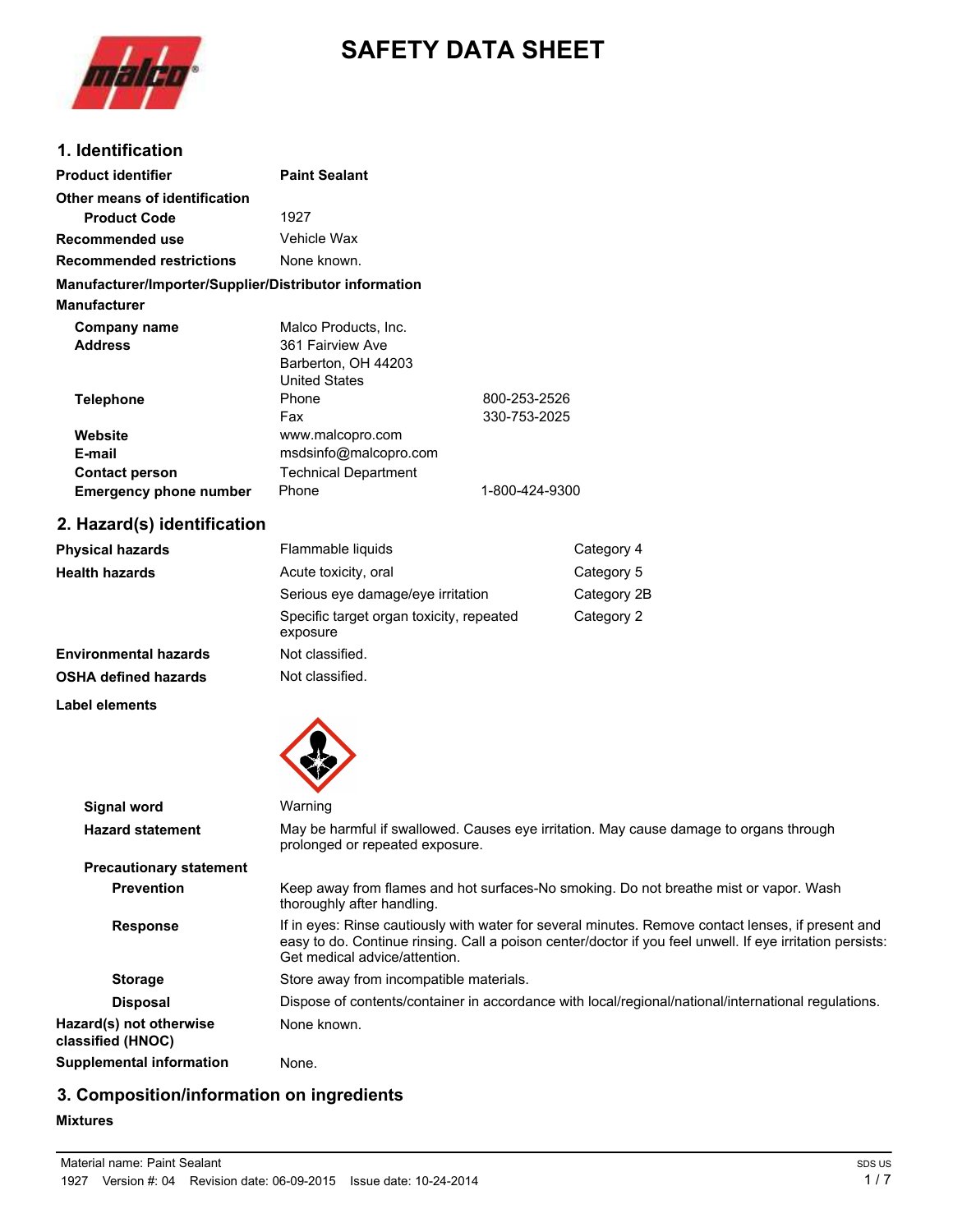| <b>Chemical name</b>                          | Common name and synonyms | <b>CAS number</b> | %          |
|-----------------------------------------------|--------------------------|-------------------|------------|
| KEROSENE                                      |                          | 8008-20-6         | $5 - 510$  |
| Solvent Naphtha (Petroleum),<br>Medium Aliph. |                          | 64742-88-7        | $5 - 510$  |
| Other components below reportable levels      |                          |                   | $80 - 590$ |

\*Designates that a specific chemical identity and/or percentage of composition has been withheld as a trade secret.

| 4. First-aid measures                                                            |                                                                                                                                                                                                                                                                                                                                                                                                         |
|----------------------------------------------------------------------------------|---------------------------------------------------------------------------------------------------------------------------------------------------------------------------------------------------------------------------------------------------------------------------------------------------------------------------------------------------------------------------------------------------------|
| <b>Inhalation</b>                                                                | Move to fresh air. Call a physician if symptoms develop or persist.                                                                                                                                                                                                                                                                                                                                     |
| <b>Skin contact</b>                                                              | Wash off with soap and water. Get medical attention if irritation develops and persists.                                                                                                                                                                                                                                                                                                                |
| Eye contact                                                                      | Immediately flush eyes with plenty of water for at least 15 minutes. Remove contact lenses, if<br>present and easy to do. Continue rinsing. Get medical attention if irritation develops and persists.                                                                                                                                                                                                  |
| Ingestion                                                                        | Rinse mouth. If vomiting occurs, keep head low so that stomach content doesn't get into the lungs.<br>Get medical advice/attention if you feel unwell.                                                                                                                                                                                                                                                  |
| <b>Most important</b><br>symptoms/effects, acute and<br>delayed                  | Irritation of eyes. Exposed individuals may experience eye tearing, redness, and discomfort.<br>Prolonged exposure may cause chronic effects.                                                                                                                                                                                                                                                           |
| Indication of immediate<br>medical attention and special<br>treatment needed     | Provide general supportive measures and treat symptomatically. Keep victim under observation.<br>Symptoms may be delayed.                                                                                                                                                                                                                                                                               |
| <b>General information</b>                                                       | If you feel unwell, seek medical advice (show the label where possible). Ensure that medical<br>personnel are aware of the material(s) involved, and take precautions to protect themselves. Show<br>this safety data sheet to the doctor in attendance.                                                                                                                                                |
| 5. Fire-fighting measures                                                        |                                                                                                                                                                                                                                                                                                                                                                                                         |
| Suitable extinguishing media                                                     | Water fog. Foam. Dry chemical powder. Carbon dioxide (CO2).                                                                                                                                                                                                                                                                                                                                             |
| Unsuitable extinguishing<br>media                                                | Do not use water jet as an extinguisher, as this will spread the fire.                                                                                                                                                                                                                                                                                                                                  |
| Specific hazards arising from<br>the chemical                                    | The product is combustible, and heating may generate vapors which may form explosive vapor/air<br>mixtures. During fire, gases hazardous to health may be formed.                                                                                                                                                                                                                                       |
| Special protective equipment<br>and precautions for firefighters                 | Self-contained breathing apparatus and full protective clothing must be worn in case of fire.                                                                                                                                                                                                                                                                                                           |
| <b>Fire fighting</b><br>equipment/instructions                                   | In case of fire and/or explosion do not breathe fumes. Move containers from fire area if you can do<br>so without risk.                                                                                                                                                                                                                                                                                 |
| <b>Specific methods</b>                                                          | Use standard firefighting procedures and consider the hazards of other involved materials.                                                                                                                                                                                                                                                                                                              |
| <b>General fire hazards</b>                                                      | Combustible liquid.                                                                                                                                                                                                                                                                                                                                                                                     |
| 6. Accidental release measures                                                   |                                                                                                                                                                                                                                                                                                                                                                                                         |
| <b>Personal precautions,</b><br>protective equipment and<br>emergency procedures | Keep unnecessary personnel away. Eliminate all ignition sources (no smoking, flares, sparks, or<br>flames in immediate area). Wear appropriate protective equipment and clothing during clean-up.<br>Do not breathe mist or vapor. Ensure adequate ventilation. Local authorities should be advised if<br>significant spillages cannot be contained. For personal protection, see section 8 of the SDS. |
| <b>Methods and materials for</b><br>containment and cleaning up                  | Eliminate all ignition sources (no smoking, flares, sparks, or flames in immediate area). Keep<br>combustibles (wood, paper, oil, etc.) away from spilled material.                                                                                                                                                                                                                                     |
|                                                                                  | Large Spills: Stop the flow of material, if this is without risk. Dike the spilled material, where this is<br>possible. Cover with plastic sheet to prevent spreading. Use a non-combustible material like<br>vermiculite, sand or earth to soak up the product and place into a container for later disposal.<br>Following product recovery, flush area with water.                                    |
|                                                                                  | Small Spills: Absorb with earth, sand or other non-combustible material and transfer to containers<br>for later disposal. Wipe up with absorbent material (e.g. cloth, fleece). Clean surface thoroughly to<br>remove residual contamination.                                                                                                                                                           |

Never return spills to original containers for re-use. For waste disposal, see section 13 of the SDS. **Environmental precautions** Avoid discharge into drains, water courses or onto the ground.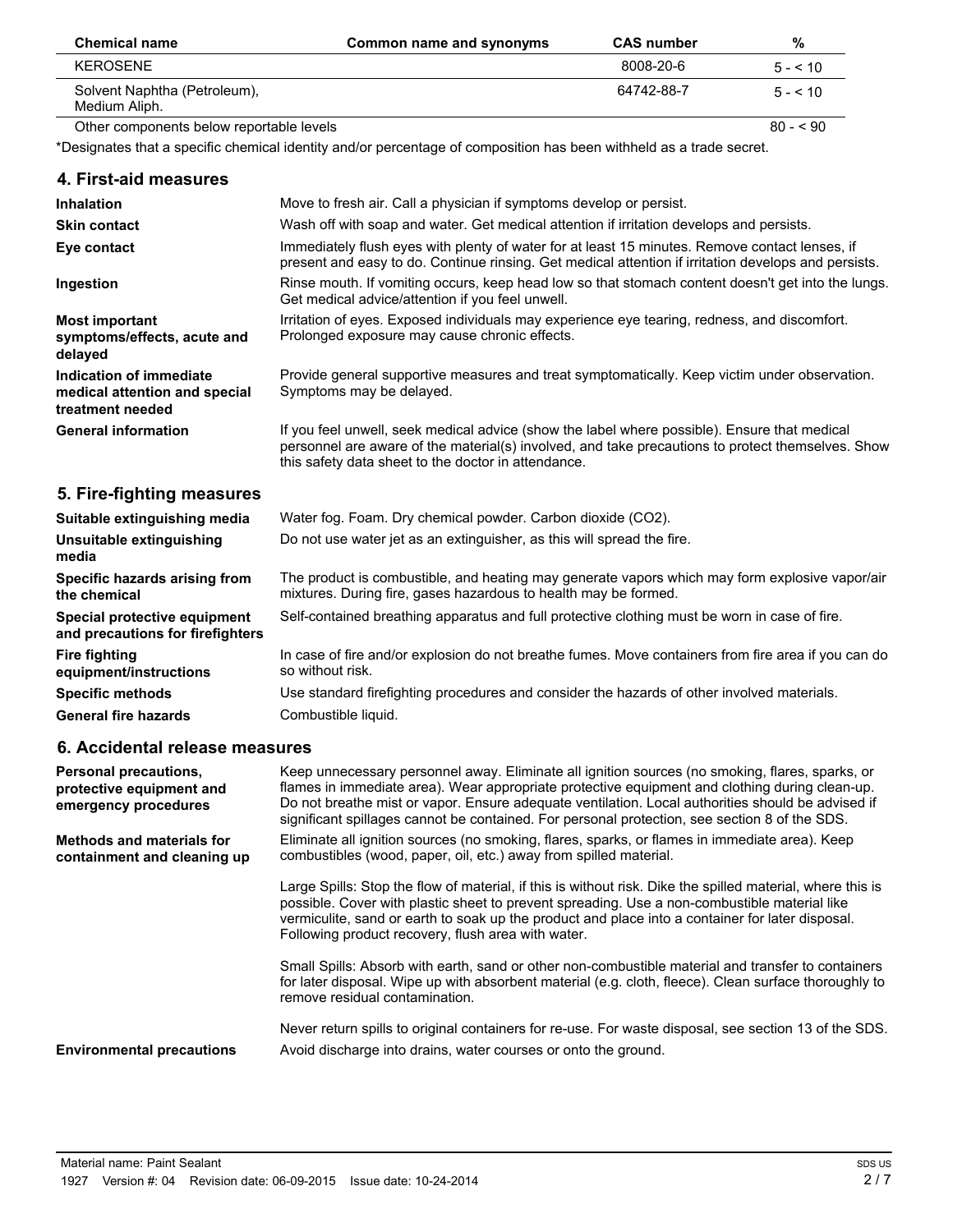### **7. Handling and storage**

**Precautions for safe handling**

Keep away from open flames, hot surfaces and sources of ignition. Provide adequate ventilation. Do not breathe mist or vapor. Avoid contact with eyes. Avoid prolonged exposure. Do not taste or swallow. When using, do not eat, drink or smoke. Wear appropriate personal protective equipment. Wash hands thoroughly after handling. Observe good industrial hygiene practices.

**Conditions for safe storage, including any incompatibilities**

Keep away from heat, sparks and open flame. Store in a cool, dry place out of direct sunlight. Store in original tightly closed container. Store in a well-ventilated place. Keep in an area equipped with sprinklers. Store away from incompatible materials (see Section 10 of the SDS).

### **8. Exposure controls/personal protection**

### **Occupational exposure limits**

| <b>US. ACGIH Threshold Limit Values</b>           |                                                                                                                                                                                                                                                                                                                                                                                                                                    |                                   |              |
|---------------------------------------------------|------------------------------------------------------------------------------------------------------------------------------------------------------------------------------------------------------------------------------------------------------------------------------------------------------------------------------------------------------------------------------------------------------------------------------------|-----------------------------------|--------------|
| <b>Components</b>                                 | <b>Type</b>                                                                                                                                                                                                                                                                                                                                                                                                                        | Value                             | Form         |
| <b>KEROSENE (CAS</b><br>8008-20-6)                | <b>TWA</b>                                                                                                                                                                                                                                                                                                                                                                                                                         | 200 mg/m3                         | Non-aerosol. |
| US. NIOSH: Pocket Guide to Chemical Hazards       |                                                                                                                                                                                                                                                                                                                                                                                                                                    |                                   |              |
| <b>Components</b>                                 | <b>Type</b>                                                                                                                                                                                                                                                                                                                                                                                                                        | Value                             |              |
| <b>KEROSENE (CAS</b><br>8008-20-6)                | <b>TWA</b>                                                                                                                                                                                                                                                                                                                                                                                                                         | 100 mg/m3                         |              |
| <b>Biological limit values</b>                    | No biological exposure limits noted for the ingredient(s).                                                                                                                                                                                                                                                                                                                                                                         |                                   |              |
| <b>Exposure guidelines</b>                        |                                                                                                                                                                                                                                                                                                                                                                                                                                    |                                   |              |
| US ACGIH Threshold Limit Values: Skin designation |                                                                                                                                                                                                                                                                                                                                                                                                                                    |                                   |              |
| KEROSENE (CAS 8008-20-6)                          |                                                                                                                                                                                                                                                                                                                                                                                                                                    | Can be absorbed through the skin. |              |
| Appropriate engineering<br>controls               | Good general ventilation (typically 10 air changes per hour) should be used. Ventilation rates<br>should be matched to conditions. If applicable, use process enclosures, local exhaust ventilation,<br>or other engineering controls to maintain airborne levels below recommended exposure limits. If<br>exposure limits have not been established, maintain airborne levels to an acceptable level. Provide<br>eyewash station. |                                   |              |
|                                                   | Individual protection measures, such as personal protective equipment                                                                                                                                                                                                                                                                                                                                                              |                                   |              |
| <b>Eye/face protection</b>                        | Chemical respirator with organic vapor cartridge and full facepiece.                                                                                                                                                                                                                                                                                                                                                               |                                   |              |
| <b>Skin protection</b>                            |                                                                                                                                                                                                                                                                                                                                                                                                                                    |                                   |              |
| <b>Hand protection</b>                            | Wear appropriate chemical resistant gloves. Suitable gloves can be recommended by the glove<br>supplier.                                                                                                                                                                                                                                                                                                                           |                                   |              |
| <b>Other</b>                                      | Wear suitable protective clothing. Use of an impervious apron is recommended.                                                                                                                                                                                                                                                                                                                                                      |                                   |              |
| <b>Respiratory protection</b>                     | Chemical respirator with organic vapor cartridge and full facepiece.                                                                                                                                                                                                                                                                                                                                                               |                                   |              |
| <b>Thermal hazards</b>                            | Wear appropriate thermal protective clothing, when necessary.                                                                                                                                                                                                                                                                                                                                                                      |                                   |              |
| General hygiene<br>considerations                 | When using do not smoke. Keep away from food and drink. Always observe good personal<br>hygiene measures, such as washing after handling the material and before eating, drinking, and/or<br>smoking. Routinely wash work clothing and protective equipment to remove contaminants.                                                                                                                                                |                                   |              |

#### **9. Physical and chemical properties**

| Appearance                                 | Viscous.           |
|--------------------------------------------|--------------------|
| <b>Physical state</b>                      | Liquid.            |
| Form                                       | Cream.             |
| Color                                      | Pink.              |
| Odor                                       | Cherry             |
| Odor threshold                             | Not available.     |
| рH                                         | 8.7                |
| Melting point/freezing point               | Not available.     |
| Initial boiling point and boiling<br>range | Not available.     |
| <b>Flash point</b>                         | 150.0 °F (65.6 °C) |
| <b>Evaporation rate</b>                    | Not available.     |
| Flammability (solid, gas)                  | Not applicable.    |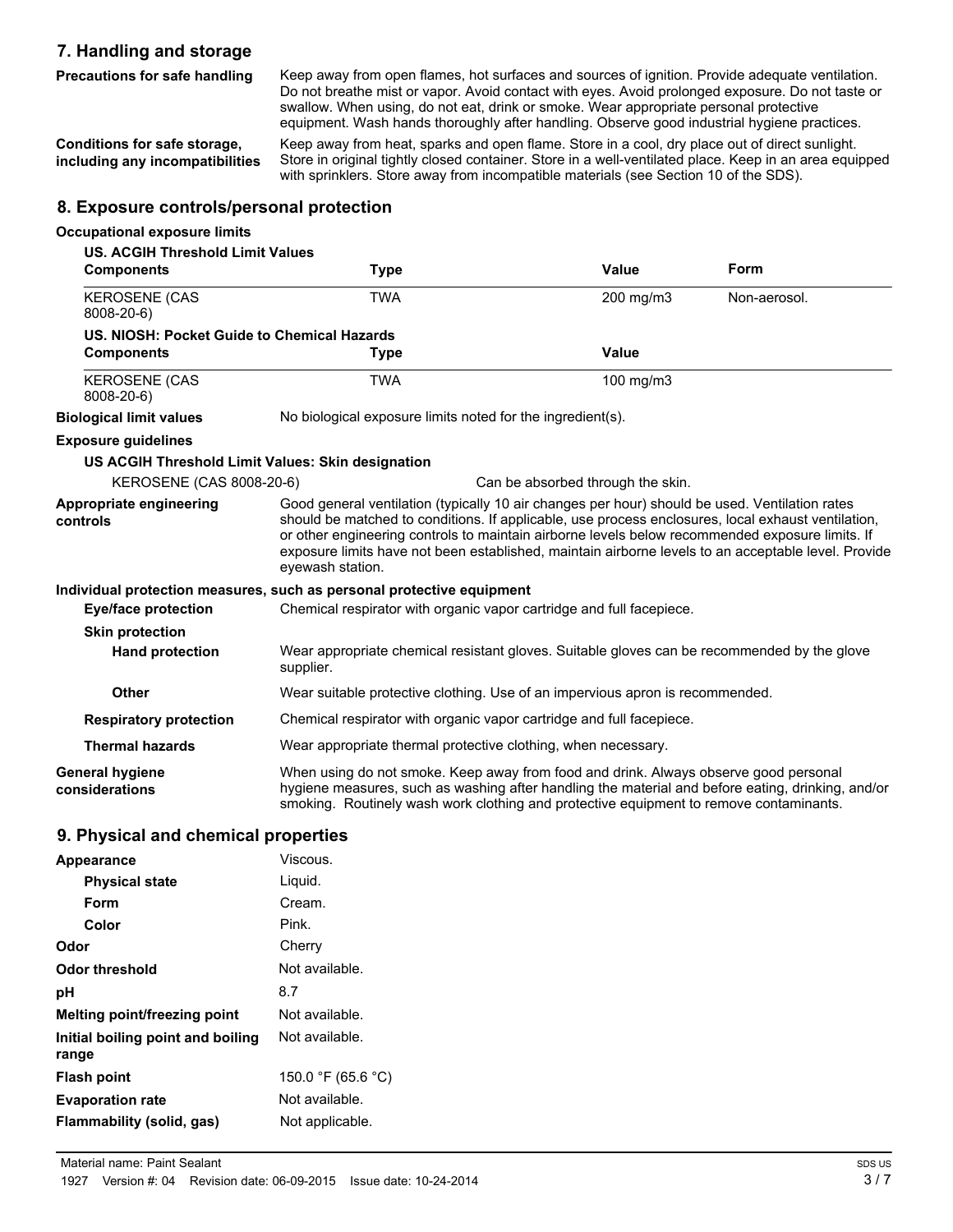### **Upper/lower flammability or explosive limits**

| <b>Opper/lower Hammability or explosive limits</b>    |                            |
|-------------------------------------------------------|----------------------------|
| <b>Flammability limit - upper</b> 5% estimated<br>(%) |                            |
| Explosive limit - lower (%)                           | Not available.             |
| Explosive limit - upper (%)                           | Not available.             |
| Vapor pressure                                        | 0.06 hPa estimated         |
| Vapor density                                         | Not available.             |
| <b>Relative density</b>                               | Not available.             |
| Solubility(ies)                                       |                            |
| <b>Solubility (water)</b>                             | Not available.             |
| <b>Partition coefficient</b><br>(n-octanol/water)     | Not available.             |
| <b>Auto-ignition temperature</b>                      | Not available.             |
| <b>Decomposition temperature</b>                      | Not available.             |
| <b>Viscosity</b>                                      | 10000 cP                   |
| <b>Viscosity temperature</b>                          | 68 °F (20 °C)              |
| <b>Other information</b>                              |                            |
| <b>Density</b>                                        | 8.25                       |
| <b>Explosive properties</b>                           | Not explosive.             |
| <b>Flammability class</b>                             | Combustible IIIA estimated |
| <b>Oxidizing properties</b>                           | Not oxidizing.             |
| VOC (Weight %)                                        | 15 % w/w by weight         |

# **10. Stability and reactivity**

| <b>Reactivity</b>                            | The product is stable and non-reactive under normal conditions of use, storage and transport.                                                     |
|----------------------------------------------|---------------------------------------------------------------------------------------------------------------------------------------------------|
| <b>Chemical stability</b>                    | Material is stable under normal conditions.                                                                                                       |
| <b>Possibility of hazardous</b><br>reactions | No dangerous reaction known under conditions of normal use.                                                                                       |
| <b>Conditions to avoid</b>                   | Avoid heat, sparks, open flames and other ignition sources. Avoid temperatures exceeding the<br>flash point. Contact with incompatible materials. |
| Incompatible materials                       | Strong oxidizing agents.                                                                                                                          |
| <b>Hazardous decomposition</b><br>products   | No hazardous decomposition products are known.                                                                                                    |

# **11. Toxicological information**

### **Information on likely routes of exposure**

| <b>Inhalation</b>                                                                  | May cause damage to organs through prolonged or repeated exposure by inhalation.                                    |
|------------------------------------------------------------------------------------|---------------------------------------------------------------------------------------------------------------------|
| <b>Skin contact</b>                                                                | No adverse effects due to skin contact are expected.                                                                |
| Eye contact                                                                        | Causes eye irritation.                                                                                              |
| Ingestion                                                                          | May be harmful if swallowed.                                                                                        |
| Symptoms related to the<br>physical, chemical and<br>toxicological characteristics | Irritation of eyes. Exposed individuals may experience eye tearing, redness, and discomfort.                        |
| Information on toxicological effects                                               |                                                                                                                     |
| <b>Acute toxicity</b>                                                              | May be harmful if swallowed.                                                                                        |
| <b>Skin corrosion/irritation</b>                                                   | Prolonged skin contact may cause temporary irritation.                                                              |
| Serious eye damage/eye<br><i>irritation</i>                                        | Causes eye irritation.                                                                                              |
| Respiratory or skin sensitization                                                  |                                                                                                                     |
| <b>Respiratory sensitization</b>                                                   | Not a respiratory sensitizer.                                                                                       |
| <b>Skin sensitization</b>                                                          | This product is not expected to cause skin sensitization.                                                           |
| Germ cell mutagenicity                                                             | No data available to indicate product or any components present at greater than 0.1% are<br>mutagenic or genotoxic. |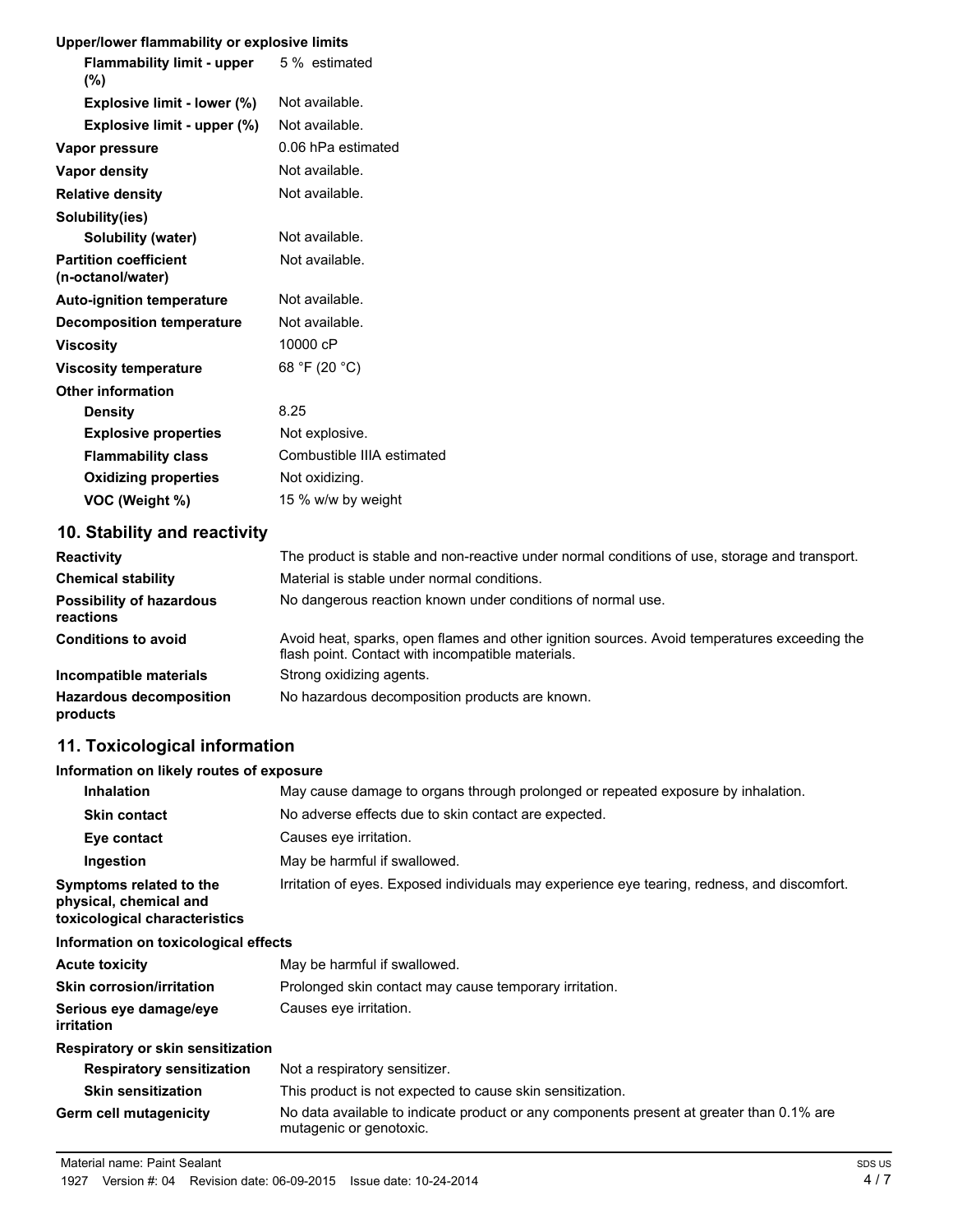| Carcinogenicity                                       | This product is not considered to be a carcinogen by IARC, ACGIH, NTP, or OSHA.                            |  |
|-------------------------------------------------------|------------------------------------------------------------------------------------------------------------|--|
|                                                       | OSHA Specifically Regulated Substances (29 CFR 1910.1001-1050)                                             |  |
| Not listed.                                           |                                                                                                            |  |
| <b>Reproductive toxicity</b>                          | This product is not expected to cause reproductive or developmental effects.                               |  |
| Specific target organ toxicity -<br>single exposure   | Not classified.                                                                                            |  |
| Specific target organ toxicity -<br>repeated exposure | May cause damage to organs through prolonged or repeated exposure.                                         |  |
| <b>Aspiration hazard</b>                              | Not an aspiration hazard.                                                                                  |  |
| <b>Chronic effects</b>                                | May cause damage to organs through prolonged or repeated exposure. Prolonged inhalation may<br>be harmful. |  |

# **12. Ecological information**

| <b>Ecotoxicity</b>               | The product is not classified as environmentally hazardous. However, this does not exclude the<br>possibility that large or frequent spills can have a harmful or damaging effect on the environment. |
|----------------------------------|-------------------------------------------------------------------------------------------------------------------------------------------------------------------------------------------------------|
| Persistence and degradability    | No data is available on the degradability of this product.                                                                                                                                            |
| <b>Bioaccumulative potential</b> | No data available.                                                                                                                                                                                    |
| <b>Mobility in soil</b>          | No data available.                                                                                                                                                                                    |
| Other adverse effects            | No other adverse environmental effects (e.g. ozone depletion, photochemical ozone creation<br>potential, endocrine disruption, global warming potential) are expected from this component.            |

### **13. Disposal considerations**

| <b>Disposal instructions</b>             | Collect and reclaim or dispose in sealed containers at licensed waste disposal site. Dispose of<br>contents/container in accordance with local/regional/national/international regulations.                            |
|------------------------------------------|------------------------------------------------------------------------------------------------------------------------------------------------------------------------------------------------------------------------|
| Local disposal regulations               | Dispose in accordance with all applicable regulations.                                                                                                                                                                 |
| Hazardous waste code                     | The waste code should be assigned in discussion between the user, the producer and the waste<br>disposal company.                                                                                                      |
| Waste from residues / unused<br>products | Dispose of in accordance with local regulations. Empty containers or liners may retain some<br>product residues. This material and its container must be disposed of in a safe manner (see:<br>Disposal instructions). |
| Contaminated packaging                   | Since emptied containers may retain product residue, follow label warnings even after container is<br>emptied. Empty containers should be taken to an approved waste handling site for recycling or<br>disposal.       |

### **14. Transport information**

#### **DOT**

Not regulated as dangerous goods.

# **IATA**

Not regulated as dangerous goods.

#### **IMDG**

Not regulated as dangerous goods.

**Transport in bulk according to** Not established. **Annex II of MARPOL 73/78 and the IBC Code**

### **15. Regulatory information**

| US federal regulations | This product is a "Hazardous Chemical" as defined by the OSHA Hazard Communication<br>Standard, 29 CFR 1910.1200.<br>One or more components are not listed on TSCA. |
|------------------------|---------------------------------------------------------------------------------------------------------------------------------------------------------------------|
|                        | <b>TOOL OF LARLATE AND PROJECT AND OFFICIAL ALLA IN</b>                                                                                                             |

| TSCA Section 12(b) Export Notification (40 CFR 707, Subpt. D)         |
|-----------------------------------------------------------------------|
| Not regulated.                                                        |
| <b>CERCLA Hazardous Substance List (40 CFR 302.4)</b>                 |
| Not listed.                                                           |
| <b>SARA 304 Emergency release notification</b>                        |
| Not regulated.                                                        |
| <b>OSHA Specifically Requiated Substances (29 CFR 1910.1001-1050)</b> |
| Not listed.                                                           |
|                                                                       |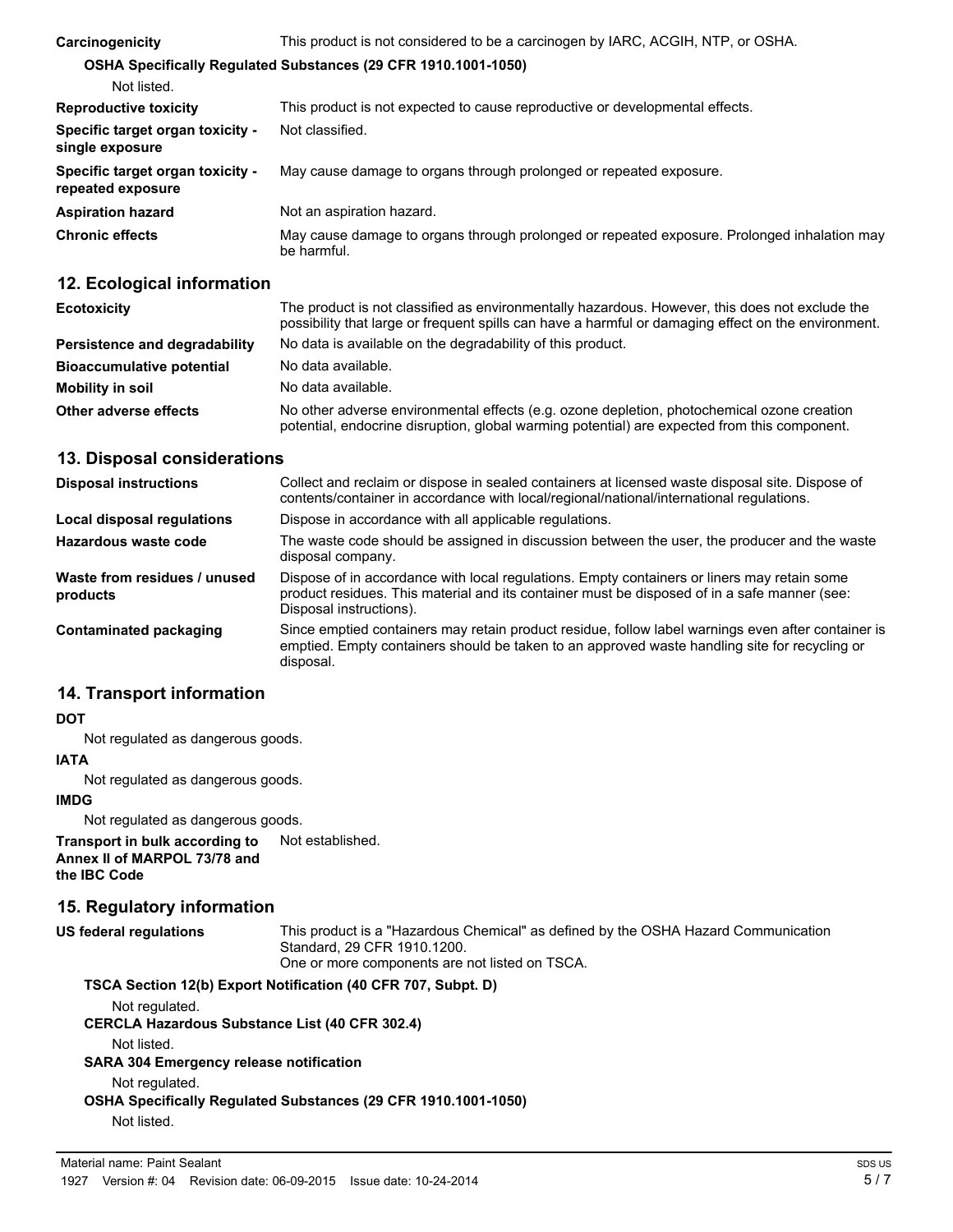#### **Superfund Amendments and Reauthorization Act of 1986 (SARA)**

Immediate Hazard - Yes Delayed Hazard - Yes Fire Hazard - Yes Pressure Hazard - No Reactivity Hazard - No

#### **SARA 302 Extremely hazardous substance**

Not listed.

**SARA 311/312 Hazardous** No

**chemical**

**SARA 313 (TRI reporting)** Not regulated.

#### **Other federal regulations**

**Clean Air Act (CAA) Section 112 Hazardous Air Pollutants (HAPs) List**

Not regulated.

**Clean Air Act (CAA) Section 112(r) Accidental Release Prevention (40 CFR 68.130)**

Not regulated.

**Safe Drinking Water Act** Not regulated. **(SDWA)**

#### **US state regulations**

**US. California Controlled Substances. CA Department of Justice (California Health and Safety Code Section 11100)** Not listed.

- **US. California. Candidate Chemicals List. Safer Consumer Products Regulations (Cal. Code Regs, tit. 22, 69502.3, subd.**
- **(a))**

KEROSENE (CAS 8008-20-6)

- **US. Massachusetts RTK Substance List**
	- KEROSENE (CAS 8008-20-6)
- **US. New Jersey Worker and Community Right-to-Know Act** KEROSENE (CAS 8008-20-6)
- **US. Pennsylvania Worker and Community Right-to-Know Law**
- KEROSENE (CAS 8008-20-6)
- **US. Rhode Island RTK**

Not regulated.

**US. California Proposition 65**

California Safe Drinking Water and Toxic Enforcement Act of 1986 (Proposition 65): This material is not known to contain any chemicals currently listed as carcinogens or reproductive toxins.

#### **International Inventories**

| Country(s) or region        | <b>Inventory name</b>                                                     | On inventory (yes/no)* |
|-----------------------------|---------------------------------------------------------------------------|------------------------|
| Australia                   | Australian Inventory of Chemical Substances (AICS)                        | No                     |
| Canada                      | Domestic Substances List (DSL)                                            | No                     |
| Canada                      | Non-Domestic Substances List (NDSL)                                       | No                     |
| China                       | Inventory of Existing Chemical Substances in China (IECSC)                | No                     |
| Europe                      | European Inventory of Existing Commercial Chemical<br>Substances (EINECS) | No                     |
| Europe                      | European List of Notified Chemical Substances (ELINCS)                    | No                     |
| Japan                       | Inventory of Existing and New Chemical Substances (ENCS)                  | No                     |
| Korea                       | Existing Chemicals List (ECL)                                             | No                     |
| New Zealand                 | New Zealand Inventory                                                     | No                     |
| Philippines                 | Philippine Inventory of Chemicals and Chemical Substances<br>(PICCS)      | No                     |
| United States & Puerto Rico | Toxic Substances Control Act (TSCA) Inventory                             | No                     |

\*A "Yes" indicates that all components of this product comply with the inventory requirements administered by the governing country(s) A "No" indicates that one or more components of the product are not listed or exempt from listing on the inventory administered by the governing country(s).